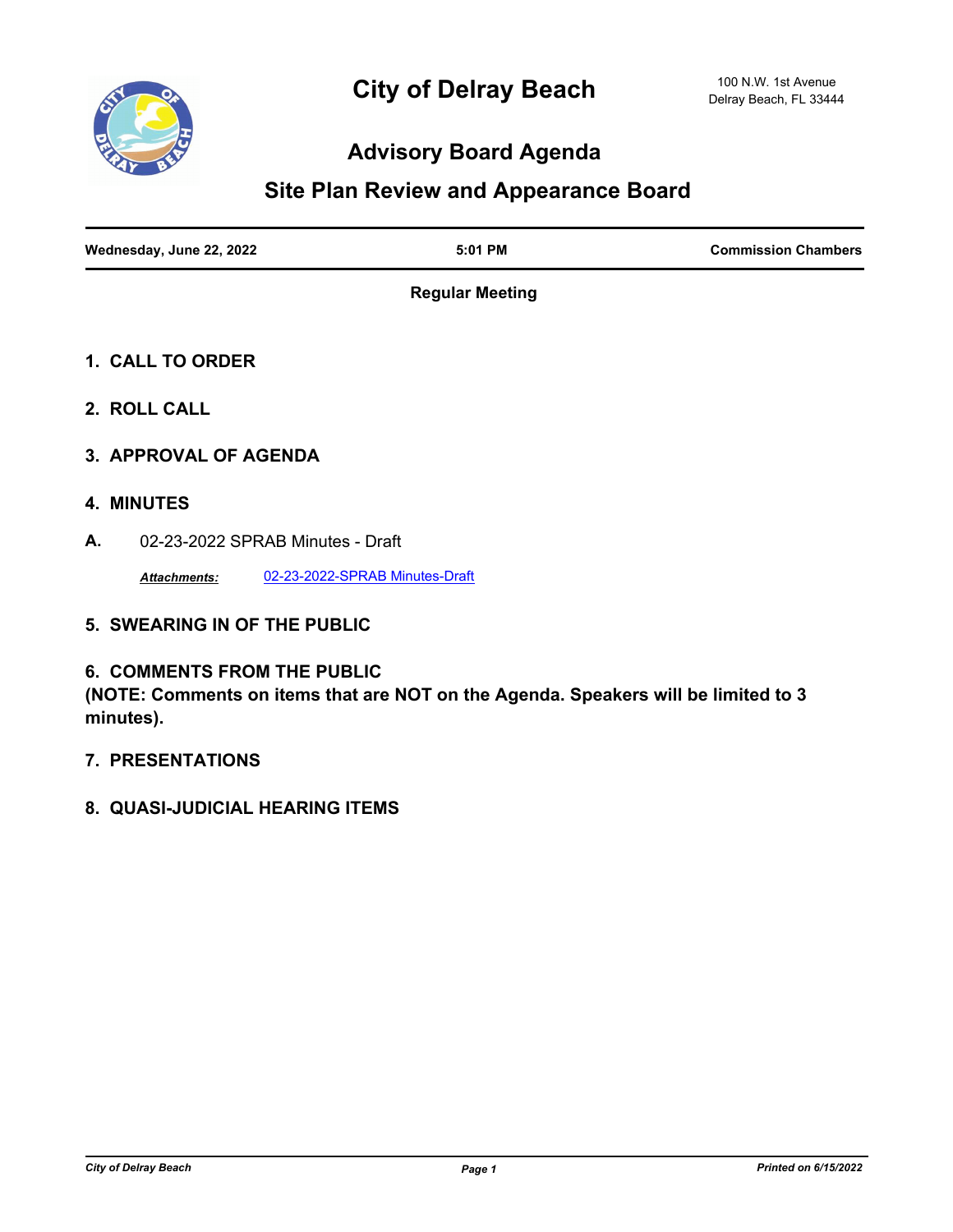**A. Delray Beach Club (**2022-143): Consideration of a Class II Site Plan Modification for landscape plan modifications and exterior color changes of the building for the existing Delray Beach Club.

**Address:** 2001 South Ocean Boulevard

**PCN:** 12-43-46-28-00-000-1111

**Authorized Agent:** Dave Bodker, Landscape Architecture/Planning, Inc.; dblapinc@aol.com & Emilio Lebolo, One A Architecture; el@oneaarchitecture.com **Planner:** Jae Eun Kim, Senior Landscape Planner; KimJ@mydelraybeach.com

[2001 S Ocean Blvd-SPRAB Report-Delray Beach Club-062222](http://delraybeach.legistar.com/gateway.aspx?M=F&ID=17db97de-d447-4acc-9788-a68d18083252.docx) [2001 S Ocean Blvd-Arborist Report](http://delraybeach.legistar.com/gateway.aspx?M=F&ID=9d000462-d3c1-4141-8cef-c70ccd021f50.pdf) [2001 S Ocean Blvd-Landscape Plan](http://delraybeach.legistar.com/gateway.aspx?M=F&ID=da59aaee-758c-48b6-ad84-368e163c2be6.pdf) [2001 S Ocean Blvd-Irrigation Plan](http://delraybeach.legistar.com/gateway.aspx?M=F&ID=d5e039ff-2e53-4b0c-956d-38683dcb0908.pdf) [2001 S Ocean Blvd-Previous Bldg Color Plan](http://delraybeach.legistar.com/gateway.aspx?M=F&ID=6cc0b88e-4feb-4a1d-abc9-2d556b96a4da.pdf) [2001 S Ocean Blvd-Proposed Bldg Color Plan](http://delraybeach.legistar.com/gateway.aspx?M=F&ID=e17959f2-a81c-475b-b79d-4995260883c7.pdf) *Attachments:*

**B. Delray Ridge (2022-109):** Consideration of a Class II Site Plan Modification, Landscape Plan, and Waiver for Delray Ridge associated with the development of 14 single-family homes and site improvements.

**Address:** Northeast corner of Swinton Ave and NE 2 Street

**PCN** (common areas): 12-43-46-04-50-012-0000 & 12-43-46-04-50-018-0000 **Authorized Agent:** Allan Hendricks, Caulfield & Wheeler Inc.; allan@cwiassoc.com **Planner:** Jae Eun Kim, Senior Landscape Planner; KimJ@mydelraybeach.com

[Delray Ridge-SPRAB Report-2022-06-22](http://delraybeach.legistar.com/gateway.aspx?M=F&ID=b6f60cf3-0aed-4129-ae1f-29d1803eb018.docx) [Delray Ridge-Justification Statement Waiver](http://delraybeach.legistar.com/gateway.aspx?M=F&ID=e1165719-bb5e-4079-8d0d-5cf315767fa2.pdf) [Delray Ridge-Vicinity Map & Photos](http://delraybeach.legistar.com/gateway.aspx?M=F&ID=d38c4ece-e565-4c95-9a49-c41b966bf572.pdf) [Delray Ridge-PLAT](http://delraybeach.legistar.com/gateway.aspx?M=F&ID=e0708f79-185e-4381-8992-7d1012e36334.pdf) [Delray Ridge-Site, Hardscape, & Details](http://delraybeach.legistar.com/gateway.aspx?M=F&ID=3eb2758e-cea7-42a9-ace1-2d4bdaa6b49c.pdf) [Delray Ridge-SURVEY](http://delraybeach.legistar.com/gateway.aspx?M=F&ID=98248475-73dc-4ed1-99f3-bf3e731412b3.pdf) [Delray Ridge-Engineering & Utilities](http://delraybeach.legistar.com/gateway.aspx?M=F&ID=b595c9d8-1386-45f0-b7a0-3e7b8c32e964.pdf) [Delray Ridge-Landscape, Tree Mitigation, & Irrigation](http://delraybeach.legistar.com/gateway.aspx?M=F&ID=88d115d5-907f-4c04-964b-1351c47ee91e.pdf) *Attachments:*